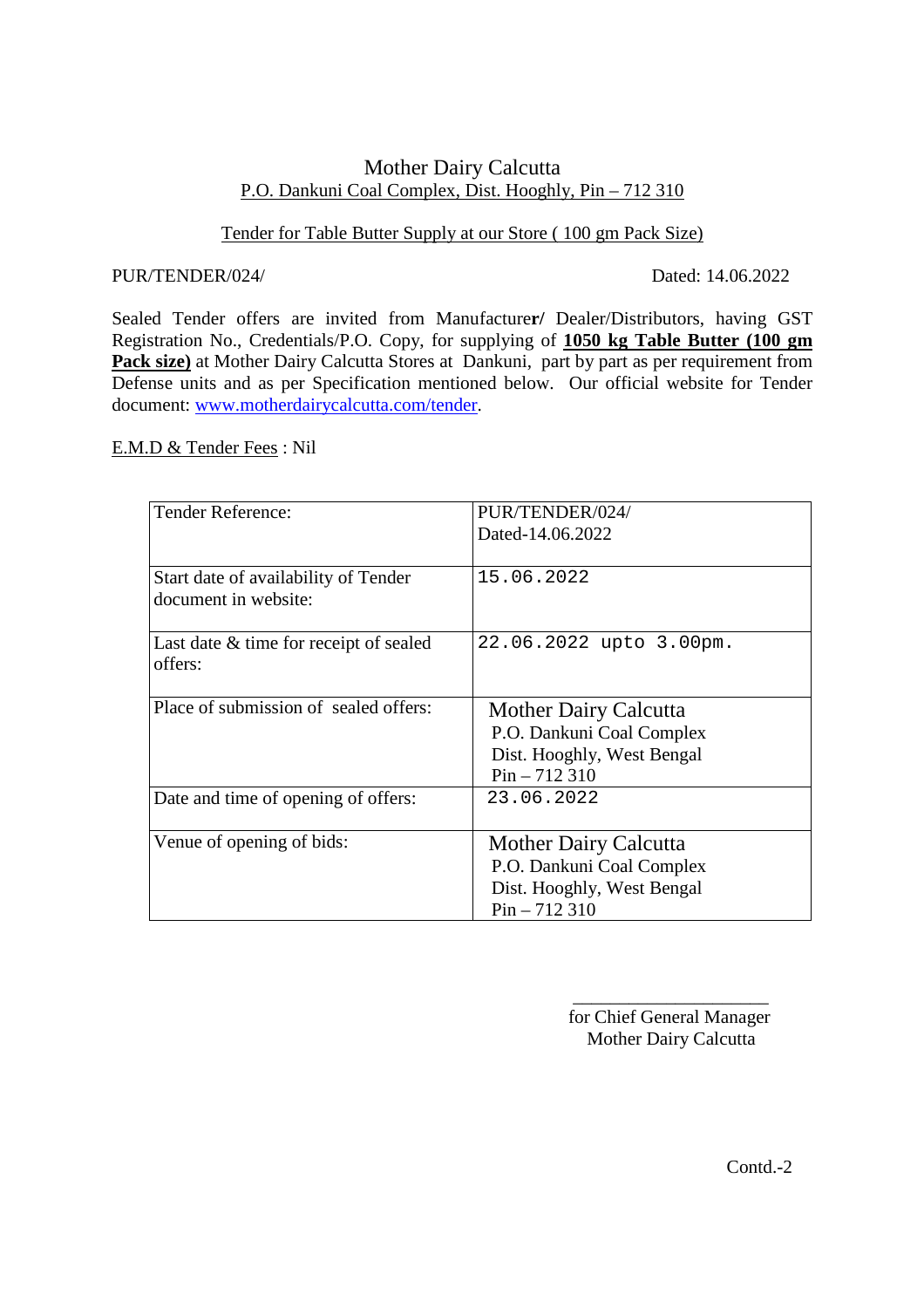## :: Page-2 ::

## **Specification of Table Butter ( 100 gm Pack):-**

Specifications of Pasteurised Table Butter as per BIS Standard IS:13690:1992 and Reaffirmed 2018.

| 1. | Milk Fat% by mass                 | 80.0 (Min)   |
|----|-----------------------------------|--------------|
| 2. | Moisture% by mass                 | $16.0$ (Max) |
| 3. | Acidity (as Lactic acid)% by mass | $0.15$ (Max) |
| 4. | Curd% by mass                     | $1.0$ (Max)  |
| 5. | Common Salt present by mass       | $2.5$ (Max.) |
| 6. | Coliform Count per ml Max.        |              |
| 7. | Yeast and mould count per ml.     | $20$ (Max)   |

# Other requirements:-

| 8.  | Table Butter temperature during storage and $\frac{1}{2}$ 5 °C or lower               |  |  |
|-----|---------------------------------------------------------------------------------------|--|--|
|     | Transport.                                                                            |  |  |
| 9.  | Table Butter shall be prepared from pasteurized cow milk or buffalo milk or           |  |  |
|     | combination thereof. Flavour of Table Butter shall be sweet, pleasant and clean and   |  |  |
|     | should be free from off flavour and rancidity. The supplier shall be ensured adequate |  |  |
|     | process control, food safety and good manufacturing practices and hygiene are         |  |  |
|     | maintained during the process of manufacture of Table Butter.                         |  |  |
| 10. | Table Butter shall be free from animal body fat, vegetable oil, mineral oil and added |  |  |
|     | extraneous matter.                                                                    |  |  |
|     |                                                                                       |  |  |

# **Quantity required to supply:-**

**1050 kg at Mother Dairy Calcutta** Stores at Dankuni(part by part or one time) as per requirement of defense units.

# **Rate:-**

Single Rate should be quoted per Kg at F.O.R. Dankuni price basis. Price Break up (Basic + GST %) should be given in the quotation(Annexure-A) mentioning GST % , HSN code of material etc.

# **Price basis & delivery place:-**

F.O.R Mother Dairy Calcutta Store basis. Supply should be made at our store at Dankuni.

# **Payment Terms:-**

Payment will be made within **30** days after receipt and acceptance of the material at Mother Dairy Calcutta. Advance payment will not be made at any circumstances.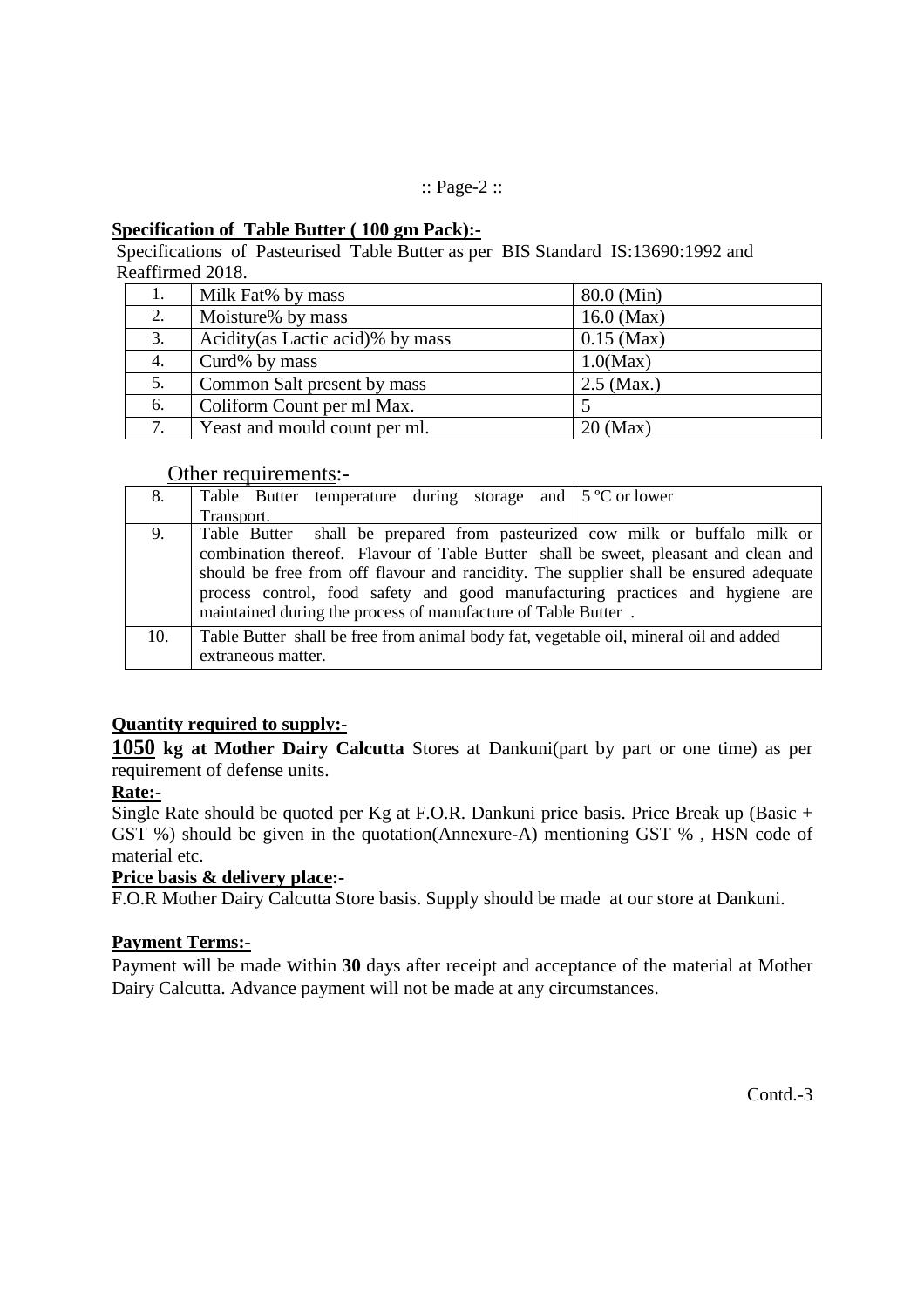:: Page-3 ::

### **Quantity to supply:-**

Quantity of Material to be supplied may vary maximum  $+ 5\%$  of the ordered quantity if we demand.

# **Manufacturing date of material:-**

Manufacturing date of Table Butter should be as current as possible because it should be supplied at various Defense Units.

### **Rejection:-**

After inspection, if the material is found not as per supplied sample, supplier is totally responsible to lift and replacement from Mother Dairy Calcutta at their own risk & responsibility, within 7 days from the date of intimation.

### **Penalty due to late delivery:-**

Imposition of penalty  $@1\%$  for every fortnight's delay or part thereof. However, such penalty will be restricted to 5% of the net value of the unexecuted part of the accepted order.

Chief General Manager reserves the right to accept or reject the Tender/ offer(s) without assigning any reason whatsoever.

Chief General Manager